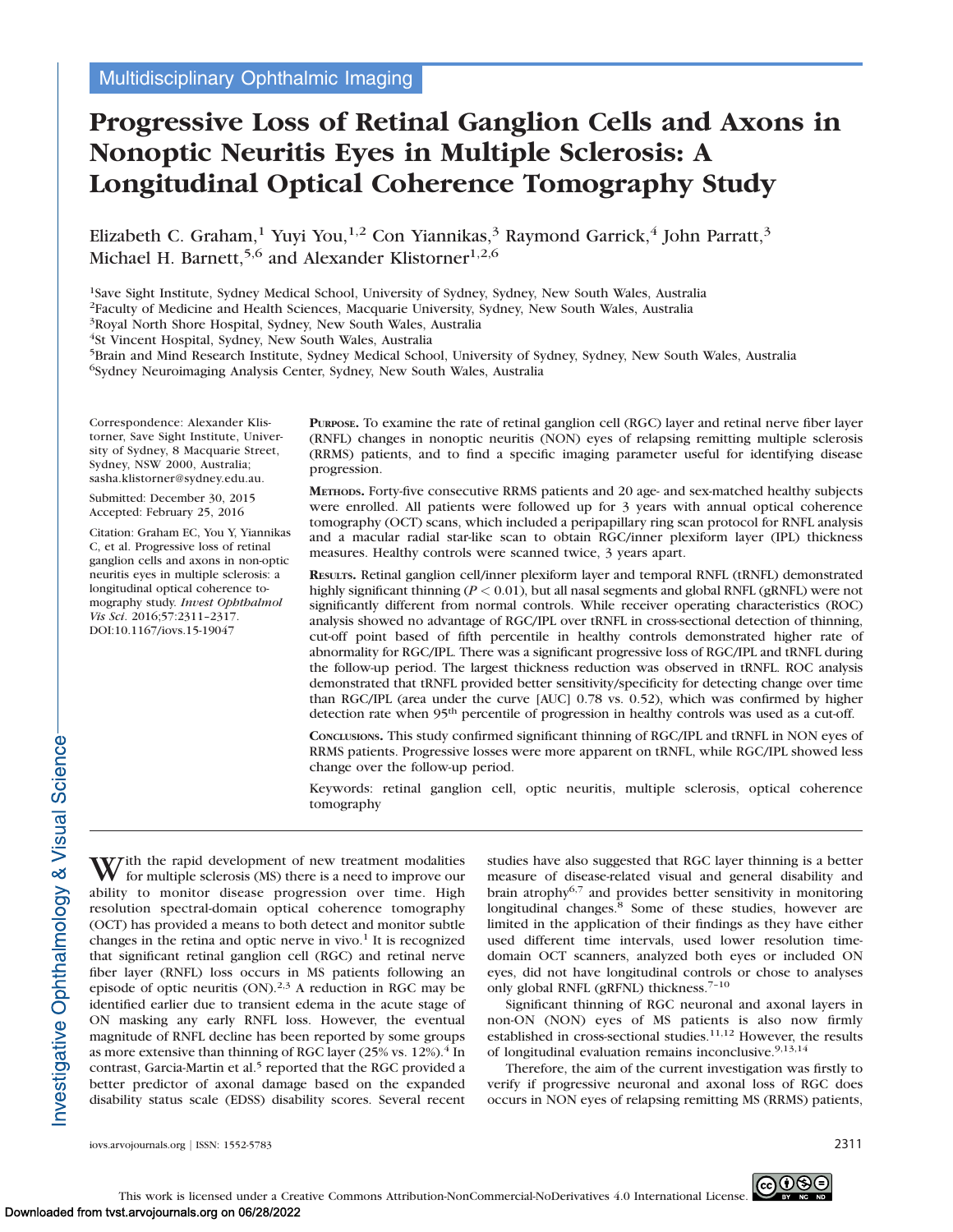

FIGURE 1. (A) Macula radial pattern protocol highlighting 12 radial sections around the central fovea to measure RGC/IPL thickness. Five points were measured on each side of the fovea for analysis. (B) Retinal cross-sectional image highlighting the RGC/IPL thickness. The two visible traces represent the borders of the RGC/IPL layer.

and secondly to determine which measure is the most sensitive to detect such changes. In addition to gRNFL thickness we also analyzed change in individual RNFL sectors and examined thinning of the retinal ganglion cell/inner plexiform layer (RGC/IPL) layer at different retinal eccentricities.

## **METHODS**

## Participants and Ethics

Consecutive relapsing-remitting MS (RRMS) patients with no history of clinical optic neuritis in at least one eye were enrolled. Patients with a history of other ocular or neurologic diseases that could affect the results, such as retinal and optic nerve disorders were excluded. All subjects were of Caucasian descent as previous studies have found that ethnicity effects mean RNFL thickness.15,16 In addition, 20 age, sex, and racematched healthy subjects were also recruited as controls, and were examined at baseline and 3-year follow-up. All patients underwent annual OCT scans and attended follow-up appointments for 3 years. For MS patients, while both eyes were scanned only NON eyes were analyzed, and in patients with no history of ON in either eye, one eye was selected at random. Only one eye was randomly selected and scanned in the control group.

This study was approved by the Human Research Ethics Committee of the University of Sydney (Sydney, Australia) and written informed consent was obtained from all participants. The study adhered to the tenets of the Declaration of Helsinki.

## OCT Scans and Imaging Analysis

Optical coherence tomography scans were performed using Spectralis HRA+OCT (Heidelberg Engineering, Heidelberg, Germany) as described previously.<sup>3,17</sup> The macula radial pattern protocol was used, which provided six slices in a star-like pattern; the central fovea being the midpoint of each slice (Fig. 1A). This created 12 radial sections around the

central fovea, each  $4.5$  mm long and separated by  $30^{\circ}$  from each other. In total,  $30^{\circ}$  of visual angle (15 $^{\circ}$  of eccentricity) were scanned. One hundred scans were averaged for each line scan to produce a resolution of 1536 pixels. For each OCT slice around the fovea, segmentation of the retinal layers was performed automatically using segmentation software. Retinal ganglion cell+IPL were analyzed together (Fig. 1B). All traces were inspected and manual corrections were made by one of the authors (EG), where necessary, for identifiable artifacts and clear segmentation errors. All manual corrections were checked by a second reviewer (AK). Both of the reviewers were blinded with respect to patients' identity and scan order. The thickness of RGC/IPL was calculated at five eccentricities (between  $2^{\circ}$  and  $10^{\circ}$ ) along each radial line (Fig. 1A). A mean value of all points and at each eccentricity was calculated.

A peripapillary circular scan was also performed to obtain the overall global (gRNFL) thickness measures as well as the RNFL thickness for nasal (nRNFL) and temporal (tRNFL) quadrants, the papillomacular bundle (PMB) and superiortemporal (TS), superior-nasal (NS), inferior-nasal (NI), and inferior-temporal (TI) sectors (Fig. 2). The follow-up function was activated to ensure the RGC/IPL and RNFL thicknesses were obtained at exactly the same locations as the baseline scans.

#### **Statistics**

Statistical analysis was performed using SPSS 22.0 (SPSS, Chicago, IL, USA). Comparisons were made between MS patients and controls using unpaired Student's t-test as well as between baseline and follow-up measurements using repeated measures ANOVA. Sensitivity analysis was carried out using receiver operating characteristics (ROC) curves. Pearson correlation coefficient was used to measure statistical dependence between two numerical variables, while Pearson  $\gamma^2$ coefficient was used for correlation of nominal variables such as sex. P less than 0.05 was considered statistically significant. The McNemar test was used to assess the difference between



FIGURE 2. (A) A peripapillary circular scan used for RNFL measurement, (B) topography of RNFL sectors, and (C) RNFL profile in NON-eye of RRMS patient.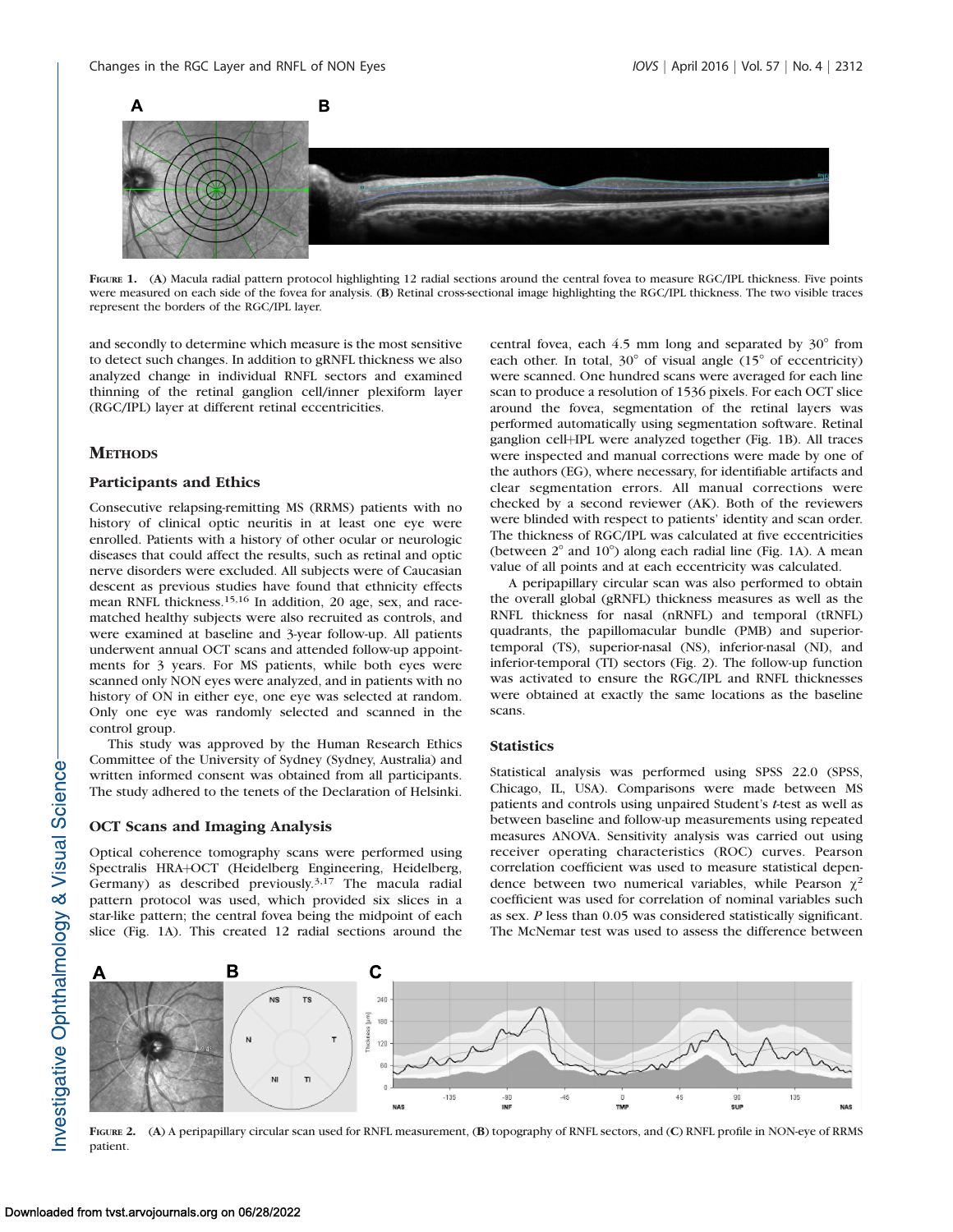TABLE 1. Demographics and Clinical Features of Study Participants

|                     | <b>MS Patients</b> | Controls        | P Value        |
|---------------------|--------------------|-----------------|----------------|
| n                   | 45                 | 20              |                |
| Male                | 15                 | 7               | $0.818*$       |
| Female              | 30                 | 13              |                |
| Age, y              | $39.9 \pm 9.9$     | $39.3 \pm 12.0$ | $0.655\dagger$ |
| Disease duration, y | $4.3 \pm 2.8$      | N/A             |                |
| <b>EDSS</b>         | $1.2 \pm 1.3$      | N/A             |                |
| History of ON       | 24                 | N/A             |                |

Values are mean  $\pm$  SD. 42 MS patients were receiving diseasemodifying treatments during the follow-up period, including interferon  $(n=10)$ , glatiramer acetate  $(n=12)$ , natalizumab  $(n=5)$ , fingolimod  $(n=5)$  $= 14$ ) and dimethylfumarate ( $n = 1$ ).

\* McNemar test.

† Nonpaired t-test.

the proportion of males and females in patients and controls groups. Variability of different parameters was assessed by the coefficient of variation (CV), calculated as SD divided by the mean of the measured values.

#### **RESULTS**

Forty-five consecutive RRMS patients with no history of clinical optic neuritis in at least one eye and 20 age, sex, and racematched healthy subjects were enrolled. Demographics and clinical features of study participants are presented in Table 1. Of MS patients, 93% (42/45) were receiving a diseasemodifying therapy for the duration of the study.

#### Baseline Analysis

Retinal ganglion cell/IPL and sectoral/gRNFL thicknesses for the groups of MS patients as well as healthy controls are presented in Table 2. The nine measurement parameters showed different degrees of intersubject variability with RGC/ IPL thickness exhibiting the lowest CV in both groups.

In comparison with controls the RGC/IPL and tRNFL demonstrated highly significant thinning at baseline, while reduction of TI, TS, and PMB thickness just reached significance. All nasal segments were not significantly different from normal controls, which no doubt contributed to gRNFL thinning being only at a borderline level (Table 2).

Despite the fact that tRNFL thickness was reduced by 11.8% (8.6  $\mu$ m) while only a 7.2% (5.4  $\mu$ m) reduction was observed for RGC/IPL, the level of significance between the two was similar, possibly due to the much higher intersubject variability of tRNFL thickness.

A similar sensitivity of tRNFL and RGC/IPL in detecting abnormally thin neuronal and axonal layers of RGC in RRMS

patients was also demonstrated by ROC analysis. Both parameters showed almost identical area under the curve (AUC 0.72 and 0.73,  $P = 0.007$  and 0.003 for RGC/IPL and tRNFL, respectively; Fig. 3). Area under the curve for gRNFL was 0.67 ( $P = 0.034$ ). When examining the shape of ROC curves, the sensitivity of RGC/IPL was slightly larger at the highest level of specificity, (although this difference is marginal and would need to be confirmed in a larger set of patients). However, it was noted that the RGC/IPL was thinner than the fifth percentile of normal controls in 21 patients (47%), while tRNFL was reduced only in 17 patients (38%).

#### Longitudinal Analysis

There was a significant reduction in RGC/IPL and tRNFL thickness during the follow-up period (Repeated measures ANOVA, Table 3). However, pairwise analysis for RGC/IPL demonstrated that the difference was only significant between baseline and year 3, while tRNFL was significant between all years. Temporal-inferior RNFL sector also demonstrated significant difference between all time-points, while temporal-superior and nasal-inferior sectors were significant between baseline and 1 year and baseline and 2 years for temporalsuperior sector and baseline and 3 years for nasal-inferior sector.

Because fibers that subserved the central retina demonstrated the greatest thinning among all RNFL sectors in the cross-sectional study, only the temporal RNFL segments were analyzed further.

The reduction of tRNFL was  $5.1\%$  (3.04  $\mu$ m), while RGC/IPL only lost  $1.4\%$  (0.96  $\mu$ m), resulting in mean annual changes of  $-1.01$  µm and  $-0.32$  µm, respectively. This difference was confirmed by ROC analysis, which demonstrated a significant difference in area under the curve between two measures (AUC 0.52 and 0.78,  $P = 0.7$  and <0.001 for RGC/IPL and tRNFL, respectively; Fig. 4). In accordance with this, a progressive rate of thinning exceeding the 95th percentile of change in healthy controls was observed in 24 patients based on tRNFL (53%) and only in 12 patients based on RGC/IPL  $(27%)$ .

Detection of change of the RGC layer can potentially be affected by the RGC thickness profile as the cells are displaced from the foveal region and their density drops dramatically with retinal eccentricity.<sup>18</sup> Therefore, we investigated RGC loss at five different eccentricities (between  $2^{\circ}$  and  $10^{\circ}$ ) separately. Apart from most peripheral points (which showed minimal loss probably due to a very thin RGC layer), reduction of RGC layer thickness was relatively uniform across the examined retina at approximately 1 to 1.5  $\mu$ m, which corresponded overall to approximately 2% of RCGL thinning (Table 4).

It has previously been suggested that patients with a history of ON may have more severe loss of RGC and their axons in the fellow eye when compared with patients with no history of

TABLE 2. Mean Thickness of Controls and MS Patients for Each of the Nine Measurement Parameters Chosen and Percentage of Thinning

|             | RGC/IPL,       | RNFL, um         |                 |                                                                                  |                                   |                 |                  |                 |                 |
|-------------|----------------|------------------|-----------------|----------------------------------------------------------------------------------|-----------------------------------|-----------------|------------------|-----------------|-----------------|
|             | $\mu$ m        | <b>NS</b>        | N               | NI                                                                               | TI                                |                 | <b>TS</b>        | G               | <b>PMB</b>      |
| Controls    | $74.2 \pm 2.8$ |                  |                 | $96.4 \pm 17.0$ $71.6 \pm 11.5$ $114.4 \pm 24.8$ $149.7 \pm 16.3$ $72.2 \pm 8.9$ |                                   |                 | $138.5 \pm 14.5$ | $98.4 \pm 8.0$  | $55.2 \pm 6.6$  |
| CV          | 3.8%           | 17.6%            | 16.1%           | 21.7%                                                                            | 10.9%                             | 12.3%           | 10.5%            | 8.1%            | 12.0%           |
| <b>RRMS</b> | $68.8 \pm 7.6$ | $100.4 \pm 22.4$ | $70.6 \pm 13.3$ |                                                                                  | $106.9 \pm 21.4$ $139.1 \pm 20.9$ | $63.6 \pm 11.7$ | $128.6 \pm 19.2$ | $93.0 \pm 10.8$ | $50.1 \pm 10.1$ |
| CV.         | 11.0%          | 22.3%            | 18.8%           | 20.0%                                                                            | 15.0%                             | 18.3%           | 14.9%            | 11.6%           | 20.2%           |
| P value*    | 0.004          | 0.479            | 0.773           | 0.294                                                                            | 0.049                             | 0.005           | 0.047            | 0.052           | 0.048           |
| Thinning    | 7.2%           | $-4.2%$          | 1.4%            | 6.5%                                                                             | 7.1%                              | 11.8%           | 7.1%             | 5.4%            | 9.1%            |

Values are mean  $\pm$  SD.

\* Nonpaired t-test.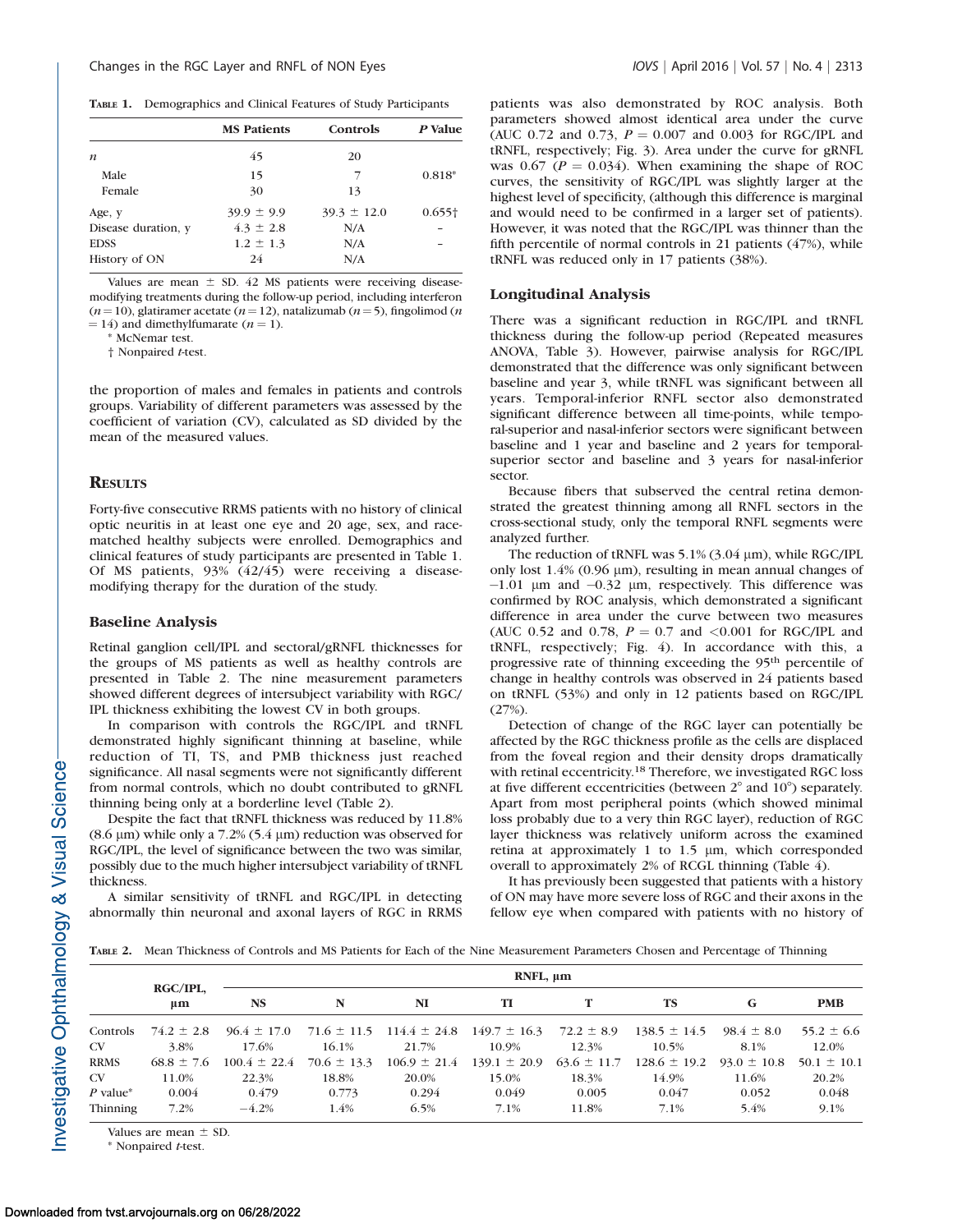TABLE 3. Progressive Thinning of RGC/IPL and RNFL in MS Patients from Baseline to Year 3 Follow-up

|                        | $RGC/IPL, \mu m$ | tRNFL, um       | gRNFL, μm       | nsRNFL, µm       | nRNFL, µm       | niRNFL, um       | tsRNFL, um       | tiRNFL, μm       |
|------------------------|------------------|-----------------|-----------------|------------------|-----------------|------------------|------------------|------------------|
| Baseline<br>Follow-up  | $68.8 \pm 7.6$   | $63.7 \pm 11.7$ | $93.0 \pm 10.7$ | $101.1 \pm 22.8$ | $70.2 \pm 13.6$ | $106.8 \pm 22.5$ | $128.3 \pm 19.6$ | $139.5 \pm 21.1$ |
| 1 <sub>y</sub>         | $68.7 \pm 7.8$   | $62.5 \pm 12.1$ | $92.0 \pm 10.5$ | $100.7 \pm 22.9$ | $69.4 \pm 14.9$ | $106.9 \pm 24.9$ | $127.6 \pm 18.1$ | $137.3 \pm 21.1$ |
| 2 y                    | $68.2 \pm 7.4$   | $61.7 \pm 12.0$ | $91.3 \pm 10.4$ | $100.2 \pm 22.1$ | $68.7 \pm 13.2$ | $105.9 \pm 22.4$ | $126.9 \pm 18.2$ | $136.5 \pm 21.0$ |
| 3y                     | $67.9 \pm 7.9$   | $60.6 \pm 12.0$ | $90.6 \pm 10.6$ | $101.7 \pm 22.5$ | $69.0 \pm 13.9$ | $103.3 \pm 21.9$ | $126.3 \pm 20.2$ | $135.2 \pm 21.1$ |
| $P$ value*<br>$%$ loss | 0.002<br>1.4     | < 0.001<br>5.1  | < 0.001<br>2.6  | 0.3<br>$-0.5$    | 0.051<br>1.7    | 0.01<br>3.0      | 0.01<br>1.6      | < 0.001<br>3.1   |

Values are mean  $\pm$  SD.

\* Repeated measures ANOVA.



FIGURE 3. ROC analysis at baseline. (A) Baseline RGC/IPL thickness ROC curve. AUC = 0.72, asymptotic significance, -0.007. (B) Baseline tRNFL thickness ROC curve.  $AUC = 0.73$ , asymptotic significance,  $-0.003$ .



FIGURE 4. ROC curves for longitudinal change in thickness from baseline to 3 years follow-up. (A) Longitudinal RGC/IPL thickness ROC curve. AUC  $= 0.52$ , asymptotic significance,  $-0.7$ . (B) Longitudinal tRNFL thickness ROC curve. AUC  $= 0.78$ , asymptotic significance,  $< 0.001$ .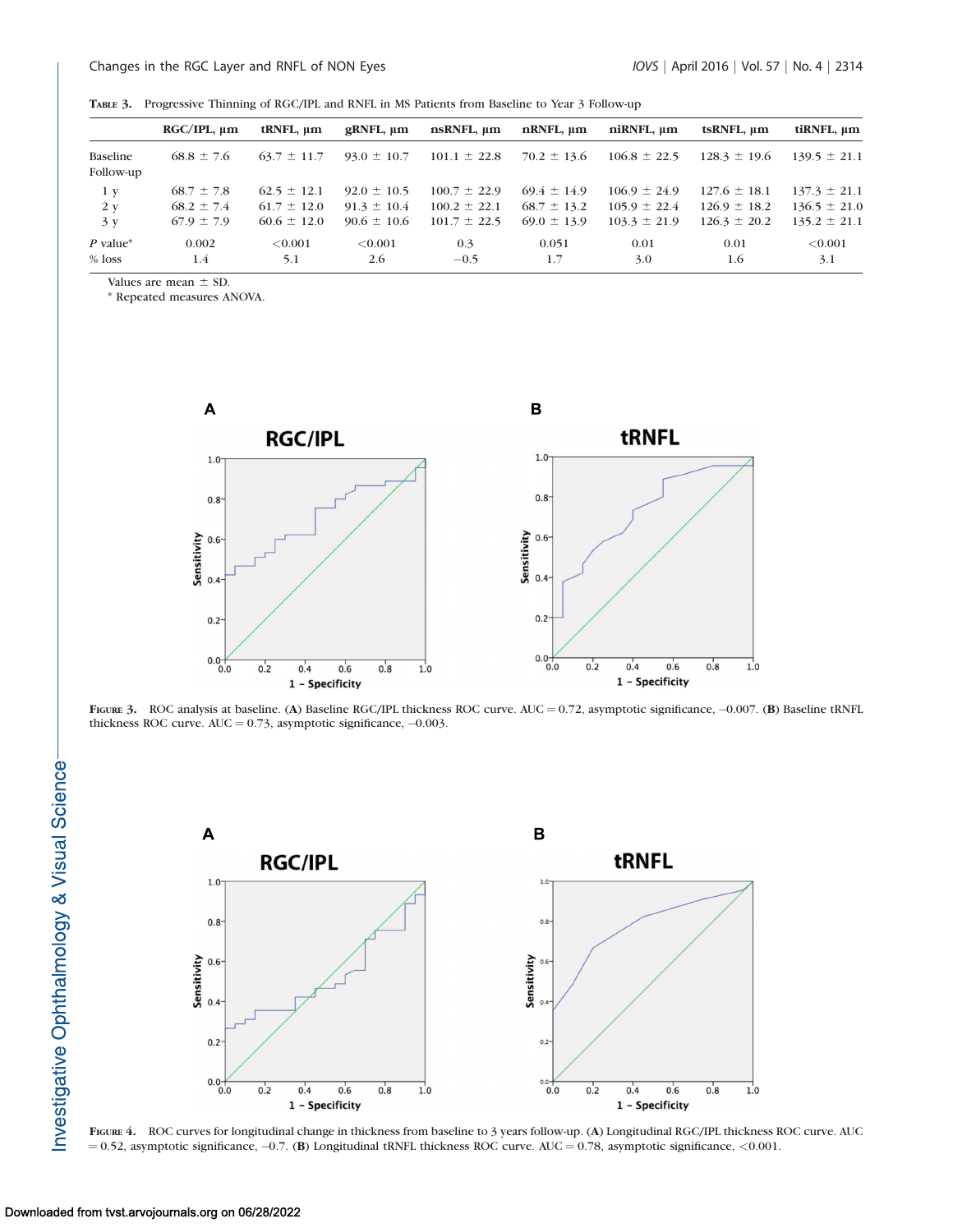|                           |                 | Eccentricity    |                 |                 |                  |  |  |  |  |
|---------------------------|-----------------|-----------------|-----------------|-----------------|------------------|--|--|--|--|
|                           | $1(2^{\circ})$  | $2(4^{\circ})$  | $3(6^{\circ})$  | $4(8^{\circ})$  | 5 $(10^{\circ})$ |  |  |  |  |
| Baseline, µm              | $51.7 \pm 12.0$ | $88.3 \pm 11.9$ | $80.8 \pm 8.9$  | $65.4 \pm 6.6$  | $54.6 \pm 5.0$   |  |  |  |  |
| $RGC/IPL$ loss in $\mu$ m | $1.01 \pm 2.70$ | $1.54 \pm 3.57$ | $1.41 \pm 2.99$ | $1.33 \pm 2.44$ | $0.26 \pm 0.26$  |  |  |  |  |
| RGC/IPL loss in %         | $2.0 \pm 5.2$   | $1.7 \pm 4.0$   | $1.7 \pm 4.7$   | $2.0 \pm 3.7$   | $0.5 \pm 0.5$    |  |  |  |  |

TABLE 4. Mean Thickness, Loss (µm and %) of Thinning for Each Eccentricity for 5 Points on Either Side of the Fovea of RGC+IPL Radiating Outwards at 0.5-mm Intervals

Values are mean  $\pm$  SD.

ON (so called Phenotype effect).<sup>7</sup> Therefore, we further separated patients into two groups based on the history of ON. While fellow eyes of ON patients did show a slightly higher rate of progression for all parameters, the difference was not statistically significant ( $P > 0.05$  for all, Table 5). As expected, ON eyes demonstrated considerably thinner baseline thickness (54.5  $\pm$  9.8, 45.5  $\pm$  11.9, and 74.8  $\pm$  11.8 µm for GCL, tRNFL and gRNFL, respectively) and smaller loss during follow-up (-0.28  $\pm$  1.3 (0.5%), -1.2  $\pm$  2.3 (2.7%), and -1.4  $\pm$ 2.6 lm (1.9%) for GCL, tRNFL, and gRNFL, respectively).

There was no difference between males and females at baseline or between rates of progression for RGC/IPL, tRNFL, and gRNFL  $(P > 0.05$  for all). None of the parameters demonstrated a significant relationship with duration of the disease ( $P > 0.05$  for all).

#### **DISCUSSION**

Neuronal and axonal loss of RGC in MS patients with no previous history of optic neuritis is well documented. Significant thinning of neuroretina was demonstrated at very early stages of the disease and even before clinical onset of the MS.19–23 Several studies examining both RNFL and RGC layer thickness indicated a better sensitivity of the RGC layer in distinguishing MS patients from healthy controls and better correlation of RGC layer thickness with visual acuity and brain atrophy measures.8,10,11,21,24 However, in the majority of those studies only analysis of global RNFL was used,<sup>10,11,21</sup> which may explain the disadvantage in axonal measurement. We have previously reported that in NON eyes of MS patients the tRNFL is reduced relatively more than gRNFL.<sup>25</sup>

Progressive changes in axonal and neuronal structure of RGC in NON eyes of MS patients is, however, more difficult to establish. While some studies demonstrated thinning of RNFL and RGC layer,<sup>9</sup> others found changes in one parameter, but not in the other,13 while other groups did not find measurable changes in either layer.<sup>26</sup> Several factors, such as variable (sometimes even within one study) follow-up period, different

resolution of the equipment used, methodological aspects of retinal segmentation and patients selection may account for this discordance. In addition, the RNFL/GCL parameter measured differs between studies. Thus, while the advantage of measuring progressive thinning of RGC layer over the change in RNFL in NON eyes of MS patients has recently been shown by Narayanan et al.<sup>10</sup> and Ratchford et al.,<sup>13</sup> both studies only analyzed global RNFL, which is not optimal to detect subtle loss of RGC axons.<sup>25</sup>

Therefore, this study targeted the rate of RGC and RNFL change in NON eyes of RRMS patients followed annually over 3 years compared with a group of age, sex, and race-matched controls in order to find the best OCT parameter to both identify disease and monitor progression accurately. Crosssectional evaluation of RNFL and RGC/IPL thickness confirmed both neuronal and axonal damage. Despite the larger relative thinning of tRNFL, measurement of RGC/IPL revealed a similar rate of abnormality in identifying MS patients when ROC analysis was applied. Using fifth percentile of thickness in normal controls as a cut-off point, more eyes demonstrated abnormality when RGC/IPL layer was used compare with RNFL (21 vs. 17).

It is also worth noting that not all RNFL segments were equally affected, the largest effect was seen in the temporal sector following by two surrounding (TI and TS) areas, while none of the nasal sectors demonstrated significant thinning. Because gRNFL is calculated based on averaged values of all sectors, this may explain low sensitivity of global RNFL, found in previous publications.

The longitudinal study, however, revealed that tRNFL performed considerably better than RGC/IPL in detecting progressive loss. Several potential reasons may account for this. The higher sensitivity of RGC/IPL thinning in previous crosssectional studies may be related to intersubject differences. Intersubject variability is generally much tighter for RGC/IPL thickness measurements compared to RNFL. For example, in our cohort of healthy controls the coefficient of variability was more than four times larger for tRNFL thickness compared with RGC/IPL. A number of factors can affect the accuracy of

TABLE 5. Comparison Between Fellow Eyes of ON Patients and NON Eyes of MS Patients Without ON History at Baseline and Follow-up for RGC+IPL, tRNFL, and gRNFL.

|                           | RGC/IPL         |                 |                          | tRNFL           |                                 |                          | gRNFL                           |                 |                          |
|---------------------------|-----------------|-----------------|--------------------------|-----------------|---------------------------------|--------------------------|---------------------------------|-----------------|--------------------------|
|                           | Fellow          | <b>NON</b>      | P Value                  | <b>Fellow</b>   | <b>NON</b>                      | P Value                  | Fellow                          | <b>NON</b>      | P Value                  |
| Baseline, um              | $66.8 \pm 8.4$  | $70.9 \pm 6.1$  | $0.07+$                  |                 | $61.9 \pm 11.5$ $65.5 \pm 11.9$ | 0.30 <sub>1</sub>        | $91.3 \pm 10.5$ $94.7 \pm 10.9$ |                 | $0.29+$                  |
| Follow-up, um             | $65.8 \pm 8.7$  | $70.09 \pm 6.5$ | $0.07+$                  | $58.5 \pm 12.0$ | $62.9 \pm 11.9$                 | $0.23\dagger$            | $88.6 \pm 10.4$                 | $93.1 \pm 10.6$ | $0.15+$                  |
| P value                   | $0.026*$        | $0.038*$        | $\overline{\phantom{a}}$ | $\leq 0.001*$   | $< 0.001*$                      | $\overline{\phantom{0}}$ | $\leq 0.001*$                   | $< 0.001*$      | $\overline{\phantom{0}}$ |
| Thickness loss, %         | $1.6 \pm 3.3$   | $1.2 \pm 2.5$   | $0.62+$                  | $5.6 \pm 5.9$   | $4.2 \pm 4.2$                   | $0.37+$                  | $3.0 \pm 2.9$                   | $1.6 \pm 2.1$   | $0.08+$                  |
| Thickness loss, $\mu$ m/y | $0.36 \pm 0.72$ | $0.28 \pm 0.58$ | $0.67+$                  | $1.13 \pm 1.20$ | $0.89 \pm 0.92$                 | $0.46+$                  | $0.91 \pm 0.91$                 | $0.53 \pm 0.65$ | 0.11 <sup>†</sup>        |

Values are mean  $\pm$  SD.

\* Paired t-test was used between baseline and follow-up.

† Nonpaired t-test was used between patient's groups.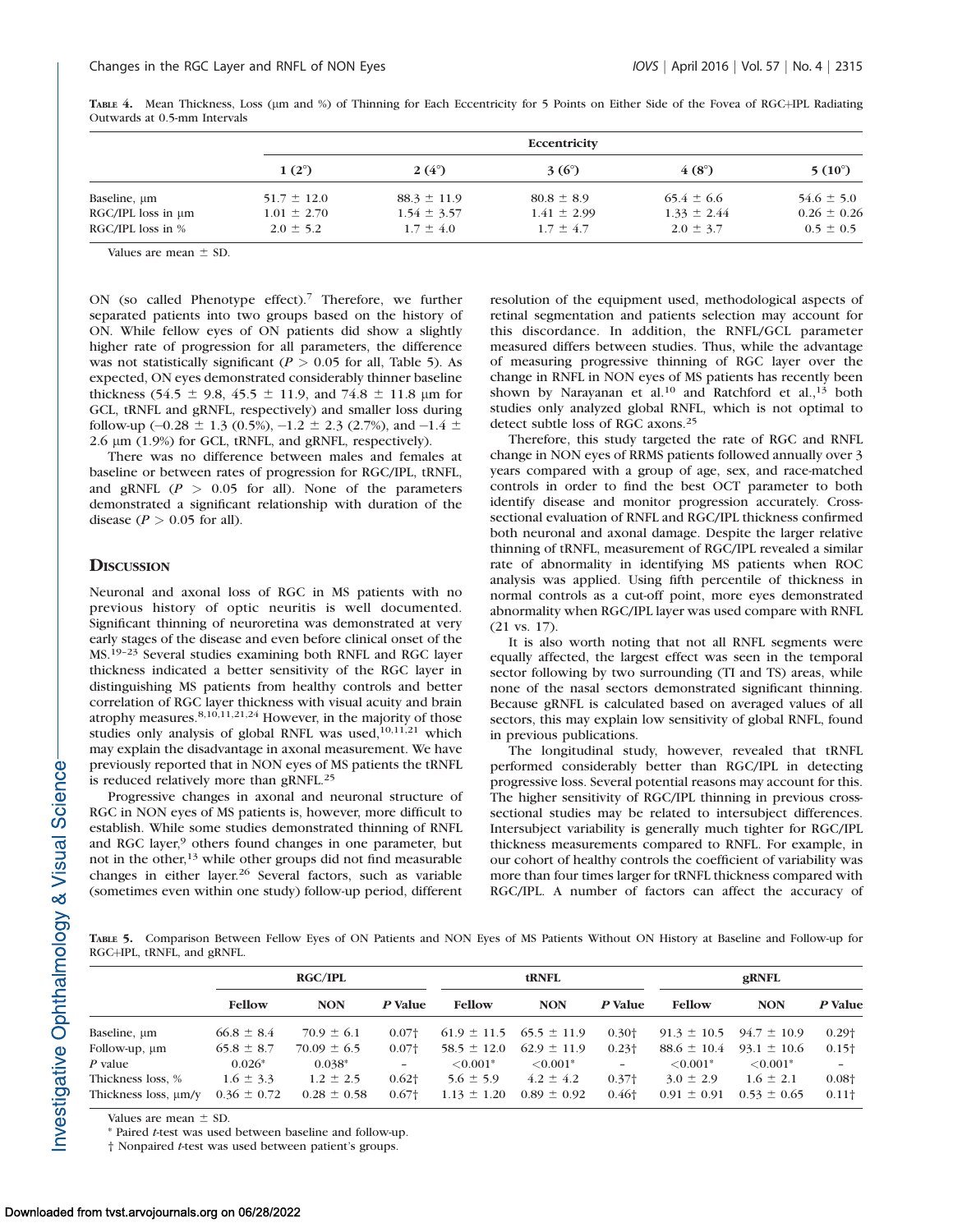peripapillary RNFL measurement and therefore, its intersubject variability including disc size. $27$  In addition, temporal RNFL in particular is significantly affected by optic disc tilt (frequently associated with myopia)<sup>28</sup> and unless this is controlled for in the study design, a wider range of tRNFL variability may be expected. Race is another factor, which affects RNFL measurements.<sup>29</sup> Our study did not specifically adjust for disc size or myopia, but there were no evident outliers in disc size, no high myopes and all subjects were Caucasian.

Alternatively, there are several factors, which may contribute to the better performance of tRNFL in detecting progressive change. First, the effect of intersubject variability described above is eliminated by longitudinal analysis. Second, the ability of the combined RGC/IPL to detect change over time may be limited by a relative preservation of IPL, which contributes approximately 40% to 60% of the combined layer and masks, therefore, any reduction of RGC layer thickness. Because density of RGC peaks at approximately  $2^{\circ}$  to  $4^{\circ}$  of retinal eccentricity and then rapidly declines,<sup>30</sup> while IPL thickness remains relatively constant throughout the central retina we speculated that examination of combined RGC/IPL at more central retinal locations may show larger progressive thinning. However, a similar degree of loss  $(\sim 2\%)$  was found at all, except the most peripheral, eccentricities.

Third, small diameter axons comprising temporal RNFL bundle may be more susceptible to MS damage compare with large diameters fibers subserving more peripheral retina.<sup>31</sup> Finally, preferential damage of tRNFL fibers may also be related to retrograde transsynaptic degeneration from optic radiation (OR) lesions, which are frequently seen in MS patients. More than 50% of visual cortex subserves the central  $10^{\circ}$  of the retina.<sup>32</sup> This over-representation of the central visual field is largely formed at the retinal level and preserved in the OR.<sup>33</sup> Assuming a uniform distribution of MS lesions within the OR, it is likely that OR fibers subserving central vision are damaged more frequently, which in turn may cause more extensive thinning of tRNFL fibers.<sup>25</sup> Taken together, those factors may help to explain better performance of the tRNFL in analyzing progressive loss.

Recent studies have demonstrated a topographic location of retinal ganglion cell death is associated with clock-hour location of pRNFL loss in glaucoma patients.<sup>34</sup> The RGC protocol of the Spectralis system used in this study, however, did not allow us to perform a sectoral analysis similar to that used by the Cirrus OCT (Carl Zeiss Meditec AG, Jena, Germany). As a result there is a lack of ability to perform direct comparisons with other RGC studies, representing a limitation of the study. However, an advantage of the technique employed was that we able to determine the rate of change with eccentricity from the fovea did not vary significantly, and this has not previously been reported.

Because we included only patients with relapsing-remitting disease, our results cannot be extrapolated to other types of MS or to patients with very advanced disease. Progressive types may cause higher rates of atrophy of the retinal layers and previous studies have shown RNFL thickness varies with disease subtype.<sup>35</sup> It has to be noted, however, that none of the parameters correlated with disease duration.

Most of the patients in this study were on diseasemodifying therapies, and it is, therefore, possible that our results may underestimate true rates of retinal atrophy, which might be higher in an untreated study cohort. There was also some variability in terms of the types of disease-modifying therapies patients were undergoing, not only at their baseline visit, but also for the duration of the study. This variability in disease-modifying therapies throughout the study duration prevented assessment of the effects of these treatments on our results. Future studies including more homogenously

treated subgroups would possibly allow a more accurate calculation of the effects of these therapies on the rate of retinal atrophy.

In conclusion, our study demonstrated that RGC/IPL thickness and RNFL both indicate neuroretinal damage in a cross-sectional analysis in NON eyes of RRMS patients, while tRNFL showed the best sensitivity in detecting progressive thinning. The findings of this study should assist both clinicians managing the disease and in the design of clinical trials where axonal degeneration and neuronal loss in MS patients are monitored and used as biomarkers.

## Acknowledgments

Supported by Save Neuron grant (Novartis; Sydney, NSW, Australia), the Sydney Eye Hospital Foundation (Sydney, NSW, Australia) and a grant from the National MS Society (New York City, NY, USA).

Disclosure: E.C. Graham, None; Y. You, None; C. Yiannikas, None; R. Garrick, None; J. Parratt, None; M.H. Barnett, None; A. Klistorner, None

## References

- 1. Mistlberger A, Liebmann JM, Greenfield DS, et al. Heidelberg retina tomography and optical coherence tomography in normal, ocular-hypertensive, and glaucomatous eyes. Ophthalmology. 1999;106:2027–2032.
- 2. Kupersmith MJ, Garvin MK, Wang JK, Durbin M, Kardon R. Retinal ganglion cell layer thinning within one month of presentation for optic neuritis. Mult Scler. 2016;22:641–648.
- 3. Sriram P, Graham SL, Wang C, Yiannikas C, Garrick R, Klistorner A. Transsynaptic retinal degeneration in optic neuropathies: optical coherence tomography study. Invest Ophthalmol Vis Sci. 2012;53:1271–1275.
- 4. Al-Louzi OA, Bhargava P, Newsome SD, et al. Outer retinal changes following acute optic neuritis. Mult Scler. 2016;22: 362–372.
- 5. Garcia-Martin E, Pueyo V, Martin J, et al. Progressive changes in the retinal nerve fiber layer in patients with multiple sclerosis. Eur J Ophthalmol. 2010;20:167–173.
- 6. Saidha S, Syc S, Ibrahim MA, et al. Primary retinal pathology in multiple sclerosis as detected by optical coherence tomography. Brain. 2011;134:518–533.
- 7. Saidha S, Al-Louzi O, Ratchford JN, et al. Optical coherence tomography reflects brain atrophy in multiple sclerosis: a fouryear study. Ann Neurol. 2015;78:801–813.
- 8. González-López JJ, Rebolleda G, Leal M, et al. Comparative diagnostic accuracy of ganglion cell-inner plexiform and retinal nerve fiber layer thickness measures by Cirrus and Spectralis optical coherence tomography in relapsing-remitting multiple sclerosis. Biomed Res Int. 2014;2014:128517– 128517.
- 9. Talman LS, Bisker ER, Sackel BS, et al. Longitudinal study of vision and retinal nerve fiber layer thickness in multiple sclerosis. Ann Neurol. 2010;67:749–760.
- 10. Narayanan D, Cheng H, Bonem KN, Saenz R, Tang RA, Frishman LJ. Tracking changes over time in retinal nerve fiber layer and ganglion cell-inner plexiform layer thickness in multiple sclerosis. Mult Scler. 2014;20:1331–1341.
- 11. Walter SD, Ishikawa H, Galetta KM, et al. Ganglion cell loss in relation to visual disability in multiple sclerosis. Ophthalmology. 2013;119:1250–1257.
- 12. Petzold A, de Boer JF, Schippling S, et al. Optical coherence tomography in multiple sclerosis: a systematic review and meta-analysis. Lancet Neurol. 2010;9:921–932.